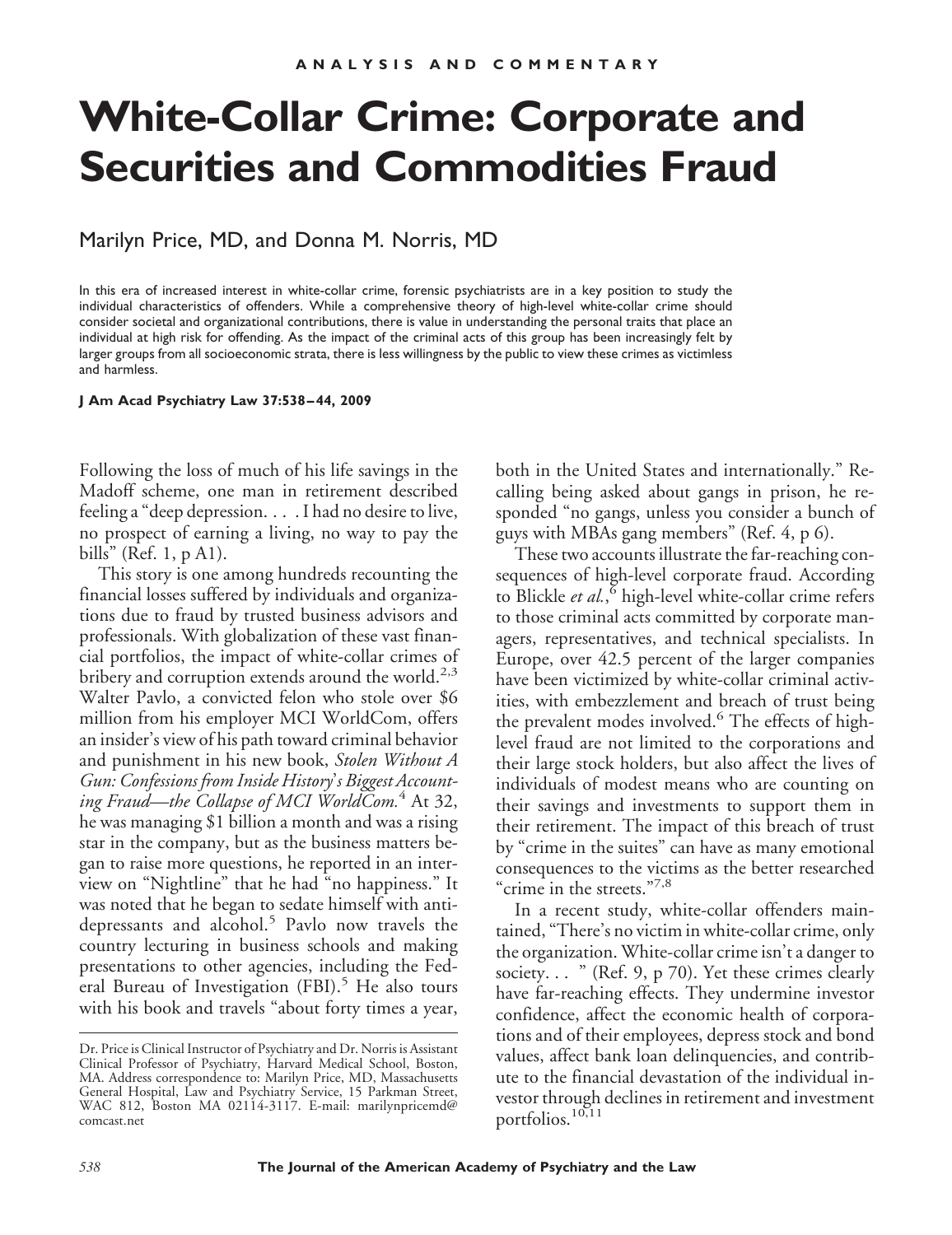The accounts given earlier in the article raise the question of why successful, resourceful, well-educated persons become involved in corporate and securities and commodities fraud. Why do they risk their reputations and standing in their communities and expose themselves to arrest and conviction? This question has been analyzed on the personal, organizational, and societal levels. We provide a historical overview and summarize theories explaining whitecollar crime before reviewing several of the recent psychological studies concerning this criminal group.

## **Historical Overview**

Edwin Sutherland is credited with introducing the term white-collar crime in 1939 when he delivered his classic paper, "White-Collar Criminality," at the American Sociological Society Meeting. He offered professionals a new understanding of the interrelationship between business and crime. He defined white-collar crime as "a crime committed by a person of respectability and high social status in the course of his occupation" (Ref. 12, p 7). While noting that the "robber barons of the late 1800s" evidenced practices similar to those of business and professional men of the 1930s, including physicians, Sutherland hypothesized that "situations and social bonds within an organization" are responsible for creating a climate that encourages white-collar crime (Ref. 13, p 1). He recognized a power differential that exists between the victims and the perpetrators, noting that the perpetrators are generally similar in background and social status to those who construct the governing rules and laws that define their crimes.<sup>13</sup>

There are many even earlier references to highprofile fraudulent ventures. The *Boston Post* in 1920 printed a story that ultimately led to the conviction, three-year imprisonment, and later deportation of Carlo Ponzi, an Italian immigrant. He defrauded countless investors of millions of dollars in a scheme that paid earlier investors with money from later investors. This practice, known as a Ponzi scheme, by today's value was worth over \$100 million. Victims of a Ponzi scheme have the false belief that they are investing in a legitimate, money-making enterprise when in fact the victims' monies are the only source of funding. Almost 89 years later, Bernard Madoff relied on a similar Ponzi scheme to defraud investors, including prominent foundations and educational institutions.

For several decades after Sutherland drew attention to the problem of white-collar crime, there was little impetus by researchers and criminologists to study the characteristics and motivation of whitecollar criminals, and there was a similar lack of emphasis by law enforcement.<sup>8,11</sup> Throughout history, the prevailing opinion had been that the public was more concerned about the risk of violent victimization. Nevertheless, during this period, financial losses from white-collar crime exceeded those from personal and household crime.<sup>8</sup> The savings and loan scandals in the 1980s coupled with a rise in corporate crime set the stage for renewed interest.<sup>8,9</sup>

Around this time, there was a shift in the definition and conceptualization of white-collar crime. Rather than focus primarily on the socioeconomic status of the perpetrator, the new definitions considered the nature of the criminal acts and the organizational culture. The FBI defines white-collar crime as:

Illegal acts which are characterized by deceit, concealment, or violation of trust and which are not dependent upon the application or threat of force or violence. Individuals and organizations commit these acts to obtain money, property, or services, to avoid the payment or loss of money or to secure personal or business advantage [Ref. 14, p 3].

The National White-Collar Crime Center defines white collar crime as "illegal or unethical acts that violate fiduciary responsibility or public trust for personal or organizational gain" (Ref. 15, p 1).

The 1980s saw the creation of the Financial Crimes Section of the FBI to investigate white-collar crime. Financial crimes investigations centered on fraud in corporations, securities and commodities, health care, financial institutions, mortgages, insurance, and mass marketing, and on money laundering.<sup>16</sup>

In response to several high-profile cases, in 2001, the FBI established the Corporative Fraud Initiative.<sup>17</sup> Yet despite this initiative, the 2008 annual report of the Association of Certified Fraud Examiners estimated that fraud resulted in losses of seven percent for corporations on an annual basis or approximately  $$994$  billion per year.<sup>18</sup> In 2002, the Sarbanes-Oxley Bill, which contained the White-Collar Crime Penalty Enhancement Act, was passed. There were provisions for increasing the maximum sentences for corporate crime and providing fines of up to \$5 million for falsifying company records.<sup>19</sup>

The scandals at WorldCom, Adelphi, and Enron further raised public awareness.<sup>2</sup> In 2007, the FBI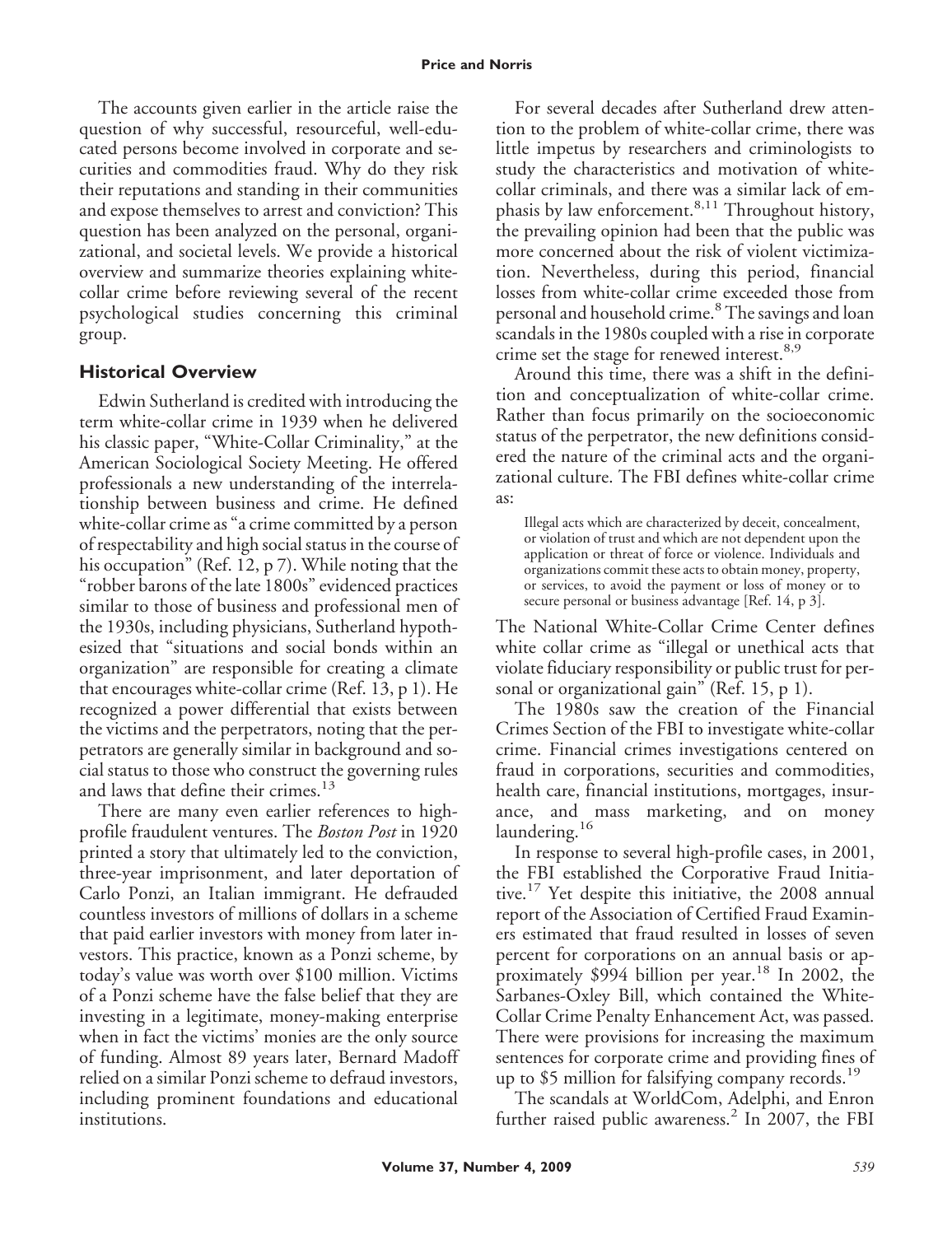reported that within the Financial Crimes Section, corporate fraud has been given the highest priority.<sup>17</sup> In that year, 529 corporate fraud cases were being pursued, several of which were associated with losses to public investors individually exceeding \$1 billion. Through Fiscal Year 2007, investigations led to 183 indictments and 173 convictions of corporate criminals. The FBI obtained restitution orders totaling \$12.6 billion in restitution and \$38.6 million in fines from corporate criminals. $17$ 

The FBI has created three categories of corporate fraud:

Falsification of financial information, including: false accounting entries; bogus trades designed to inflate profit or hide losses; and false transactions designed to evade regulatory oversight.

Self-dealing by corporate insiders, including: insider trading; kickbacks; backdating of executive stock options; misuse of corporate property for personal gain; and individual tax violations related to self-dealing.

Obstruction of justice designed to conceal any of the above-noted types of criminal conduct, particularly when the obstruction impedes the inquiries of the SEC, other regulatory agencies, and/or law enforcement agencies.<sup>17</sup>

Securities and commodities fraud is another focus for the FBI's White-Collar Crime Program.<sup>17</sup> By the end of Fiscal Year 2007, the FBI was investigating 1,217 cases of securities and commodities fraud and had assigned 155 special agents to investigate these crimes. Areas of investigation into securities and commodities fraud include market manipulation, high-yield investment fraud including Ponzi and pyramid schemes, prime bank schemes, advance fee fraud, hedge fund fraud, commodities fraud, foreign exchange fraud, broker embezzlement, and late-day trading. Fiscal Year 2007 brought \$1.7 billion in restitution orders, \$24 million in recoveries, and  $$202.7$  million in fines.<sup>17</sup>

# **Public Perceptions of White-Collar Crime**

Traditionally, public attention has focused on violent crime prevention and enforcement. In contrast white-collar crime was considered to be less damaging to society and to the individual, despite the greater financial losses attributed to white-collar crime. $8,11,20-25$  There is empirical support that the

public is showing a change in attitude. Cullen *et al.*<sup>11</sup> analyzed data derived from studies and opinion polls concerning the perception of white-collar crime, to identify three periods characterized by shifting attitudes with regard to white-collar crime. They noted that in the first period, before 1970, little attention was paid to the problem. However, during the second period, 1970 to 2000, there appeared to be a heightened awareness of the serious nature of such crimes with a resultant willingness to consider increased sanctions for white-collar offenders. During the third period, since 2000, high-profile offenders have lost their status as "respected community citizens" and increasingly have been viewed as "bad guys." These offenders are now perceived as being greedy" and "lacking concern for victims."<sup>11</sup>

This change may also reflect an increased willingness by the public to endorse stiffer penalties and more rigorous enforcement and to consider certain white-collar crimes as being even more serious than some street crimes.8,15,21,23,26 Schoepfer *et al.*<sup>21</sup> used telephone interview data derived from the 2000 National Public Survey on White-Collar Crime.<sup>26</sup> Respondents were asked to compare someone who commits robbery and steals \$1,000 with someone who commits fraud and steals \$1,000. Respondents felt that street criminals were more likely to be caught and sentenced to more severe sanctions than whitecollar criminals. However, respondents felt that both robbery and fraud should be punished equally.<sup>21</sup>

Holtfreter *et al*. <sup>8</sup> used data from the follow-up 2005 National Public Survey<sup>15</sup> of 402 households to measure public perceptions of the criminal justice system's response to white-collar versus street crime, attitudes toward the legal penalties, and support for governmental resource allocation. Respondents were again asked to compare two situations, one involving a street crime such as a robbery in which \$1,000 is stolen and one involving a white-collar crime such as embezzlement of \$1,000. The results indicated that 62.9 percent of the sample believed that violent offenders were more likely to be apprehended and 66.4 percent felt the violent offenders were more likely to receive stiffer penalties if convicted. In addition, 65.4 percent of the sample concurred that violent offenders should, in fact, receive harsher punishments. However, 60.9 percent thought that the federal government should devote equal or more resources to enforcing and preventing white-collar crime. Holtfreter *et al*. <sup>8</sup> and Schoepfer *et al*. <sup>21</sup> did not address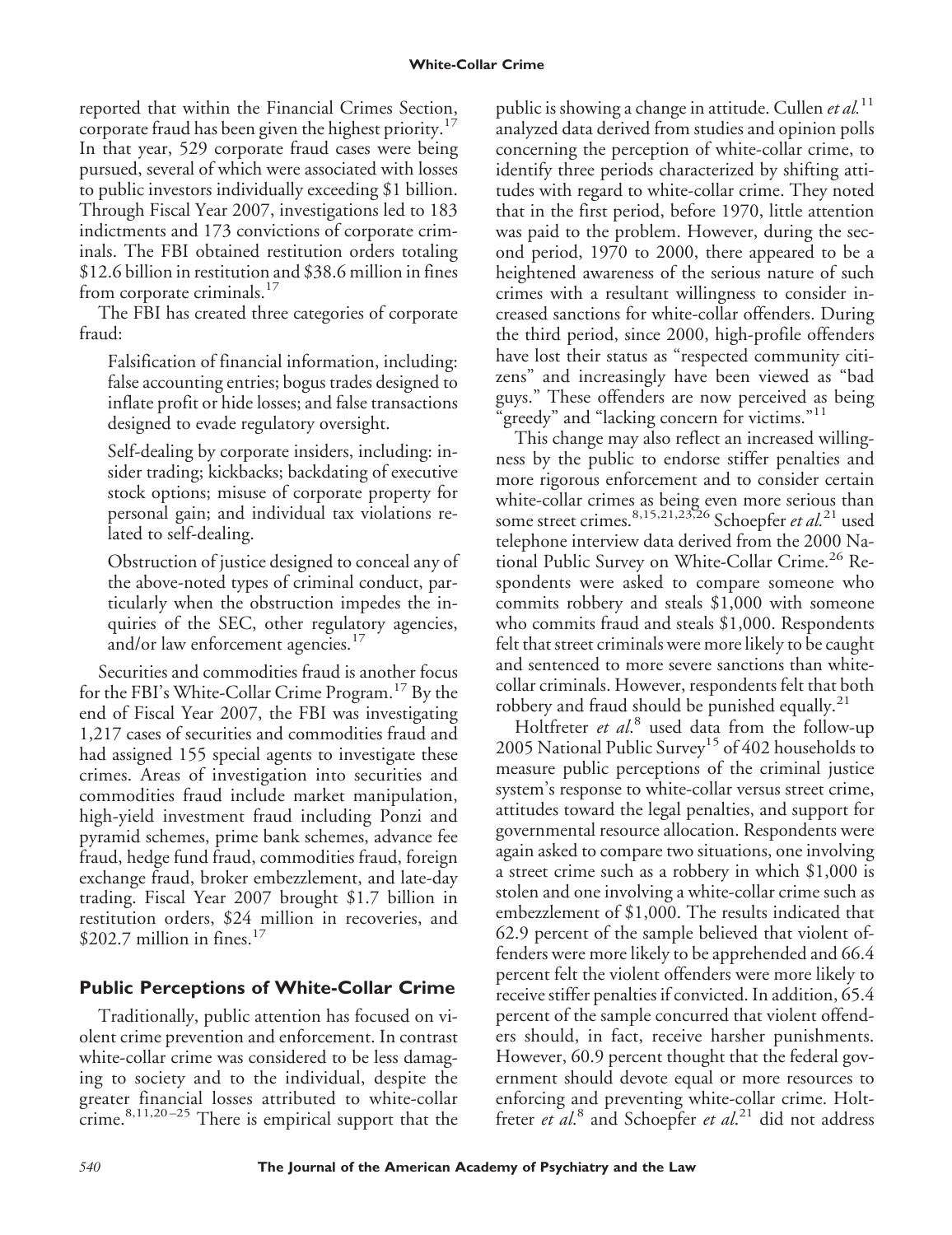attitudes toward high-level corporate fraud. A recent study asked subjects whether they supported or opposed increased penalties for corporate executives who had withheld information concerning the actual financial situation of their companies. Nearly all favored stricter sanctions, including longer prison sentences. African Americans were more likely than others to favor higher sanctions.<sup>20</sup>

# **Theories Explaining White-Collar Crime**

Theories concerning top management white-collar crime have considered the personality characteristics of offenders, societal values, industry expectations, and the corporate climate.<sup>10,27</sup> A distinction has been made between occupational crimes, such as embezzlement, that are committed against a corporation by an individual for personal gain and corporate crimes, such as concealment of the true financial situation, that are committed largely for the perceived benefit of the firm. Even with corporate crime there can be significant benefits to the individual in the form of promotion, bonuses, or other defined perks of the business world. There are situations in which only the offender profits and the firm is victimized; others in which only the firm benefits, largely at the expense of victims in the community; and yet other criminal schemes in which both the offender and the corporation profit, leaving a victimized public. $27$ 

Several other characteristics of the offense and the offender are also considered when studying the motivation of top management to commit fraud. The position of the offenders within the managerial hierarchy is an important concern and their role as either an active or a passive participant is another factor. In crimes of obedience, there is a choice between carrying out an unethical or criminal request of a supervisor or facing the ramifications of refusal. Negligence and errors of omission may also occur and lead to legal prosecution.<sup>27</sup>

Societal, industry, and company-level pressures that contribute to top management fraud have been identified. $27$  The institutional anomie theory (IAT) provides a societal-level explanation for crime and suggests that a high crime rate is related to a society's strong emphasis on the individual's material success at the expense of noneconomic institutions that exert social control, such as family, education, and commitment to the public welfare.<sup>22,27,28</sup> This theory has been applied even to the highly successful whitecollar offenders, because these individuals can be viewed as being motivated by the fear of losing their high-status positions and their economic security. On the other hand, these corporate offenders may harbor unrealistically high expectations of power, material success, and individual wealth; experience strain; and be unable to relieve the strain without resorting to crime.22,27,28 Schoepfer *et al*. <sup>22</sup> used data from the 1991 FBI Uniform Crime Report (UCR) and the 1990 U.S. Census Bureau to investigate whether a white-collar crime such as embezzlement could be explained by IAT and found inconsistent support for this theory.

Industry-level pressures have been identified as influencing factors. Industries that face stiff competition may favor and encourage an aggressive approach from employees that produces rapid results, rather than thoughtful, strategic action. When the gains cannot be realized in the desired time frame, there is a temptation to implement short cuts, resulting in fraud. When there is a culture of collaboration, there is less pressure on the individual to resort to fraud. The manner in which an industry pays its executives can have an effect. $27$  Compensation packages, promotions, and bonuses may be linked to company or stock performances.<sup>10,27</sup> In industries with long investment horizons, there can be less pressure, while in industries expecting short payback periods, there may be more emphasis on short-term performance. Fraud may in this context be seen as a method of ensuring that the announced corporate earnings match analysts' forecasts.<sup>27</sup> Industry concentration can result in less scrutiny and discourage oversight. This lack of control may act to discourage employees who may want to question a path that seems to minimize any ethics-related concerns.<sup>10,27</sup>

A hostile environment within an industry can also encourage fraud.<sup>27</sup> Success in a weakening industry is rewarded, with few questions asked. When a firm is failing, communication concerning earnings can be restricted, resulting in less oversight by outsiders. This centralization makes it easier for the senior members of the firm to commit fraud with less risk of exposure. $10,27$ 

The environmental dynamism can affect the risk of fraud.<sup>27</sup> Industries that invest heavily in new ventures risk lower short-term profits, which may fuel efforts to hide downturns. Environmental heterogeneity may require reliance on the decisions of managers in each of the multiple specialized businesses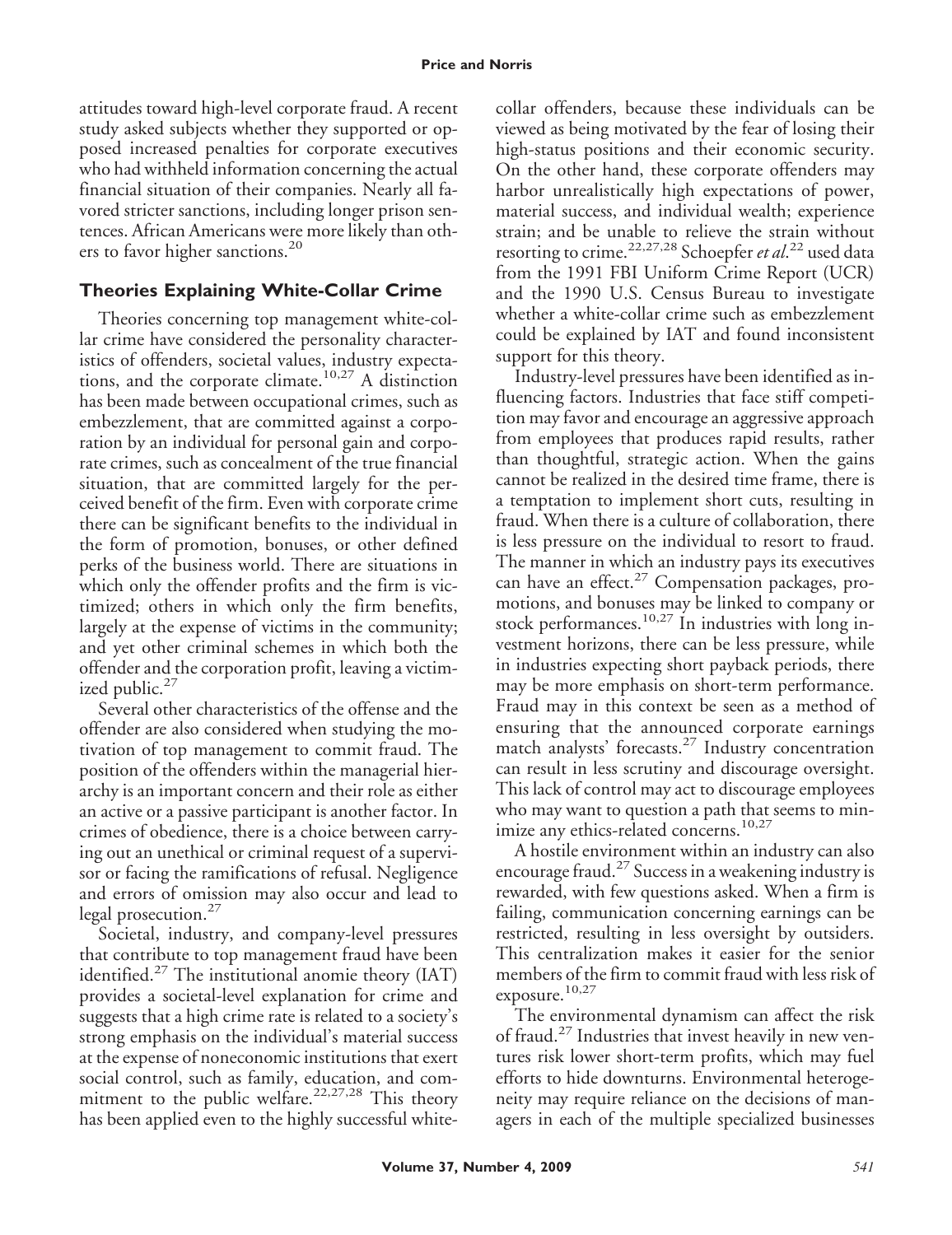making up the parent organization. Because of this diversification, control may be ceded to each business. Less central oversight can lead to greater opportunity to conceal fraudulent behavior. $27$ 

It has been suggested that there are several organization-specific pressures that contribute to the incidence of white-collar crime. In particular, for highlevel white-collar crime, organizational factors have been considered to be operative.27,29 Executives are more prone to inflate estimates of earnings when contracts are tied to short-term performance. Protective factors include a reliable auditing system, a strong independent board of directors with monitoring functions, outside qualified directors and working committees, an organizational culture stressing ethical conduct, strict enforcement of ethics, a rigorous corporate compliance program, and senior leadership commitment to ethical conduct.<sup>10,27</sup>

Although white-collar crime occurs in the context of societal and organizational pressures, it still comes down to an individual's choice and the influence of multiple factors such as age, experience, education, and certain personality characteristics. Younger managers are considered the most susceptible group as they seek advancement. Older executives may remain vulnerable if there is a concern about retaining a position, but, in general, age is seen as a protective factor associated with more thoughtful decisionmaking. There are complex relationships with the level of experience and education. Males are considered to be more willing to engage in criminal conduct. Certain personality characteristics are considered to be associated with white-collar criminals, including a competitive personality.<sup>27,30</sup> Other personality factors have been considered. The combination of high levels of extroversion coupled with low levels of self-control is viewed as a risk factor for offending.<sup>27,30</sup> In addition, profiles of the "disagreeable businessman" and the "neurotic" have been advanced to explain how other types of personality traits can be linked to white-collar crime.<sup>30</sup> The General Theory of Crime postulates that self-control is an important factor in explaining white-collar crime. $6,10,27$ 

### **Studies of Characteristics of White-Collar Criminals**

There has been much speculation regarding the personality characteristics predisposing to white-collar crime, but there have been few recent studies concerning the personality characteristics of white-collar criminals. It has been theorized that they are charismatic, have a need-to-control, have a tendency to bully subordinates, fear losing their status and position, exhibit narcissistic tendencies, and lack integrity and a social conscience.<sup>10</sup> Bucy *et al*. <sup>10</sup> conducted comprehensive interviews with 45 nationally recognized experts in the area of white-collar crime, including defense counsels and prosecutors, to determine their perceptions concerning personality characteristics of white-collar offenders. Over threefourths of respondents characterized white-collar offenders as generally falling into two groups, leaders and followers, with each group having distinguishing personality characteristics. Leaders were described as being arrogant, feeling entitled, and engaging in rationalization. Greed was identified as the primary motivation for leaders. Additional motivations for leaders included opportunity and competiveness. There was less agreement about followers, who were described as passive, naïve, less confident, and nonaggressive. There was speculation that in contrast to the leaders, the followers may have been deterred from engaging in criminal conduct had they been exposed to a different corporate climate—one with leadership stressing ethical conduct and education, providing monitoring in the workplace, and enforcing controls through strong oversight.<sup>10</sup>

There have been several studies that have directly measured the demographic and personality characteristics of white-collar offenders. Wheeler *et al.*<sup>31</sup> reviewed 1,342 presentencing reports of white-collar criminals. The white-collar criminals were distinguished from subjects convicted of other federal crimes on several variables. They were more likely to have been employed, to have attained a higher educational level, to be male, white, and older. In addition the white-collar criminals were financially more secure and less likely to have prior convictions. When compared with the sample from the general public, white-collar criminals again were more likely to be employed, better educated, and older. However, the white-collar criminals were found to have more prior convictions and were less likely to be financially well  $\mathrm{off.}^{31}$ 

There has been speculation that not all groups of white-collar criminals share the same personality and motivational factors. In a 1986 study of 62 persons convicted of embezzlement, the profile that was developed was that of a white woman in her mid 20s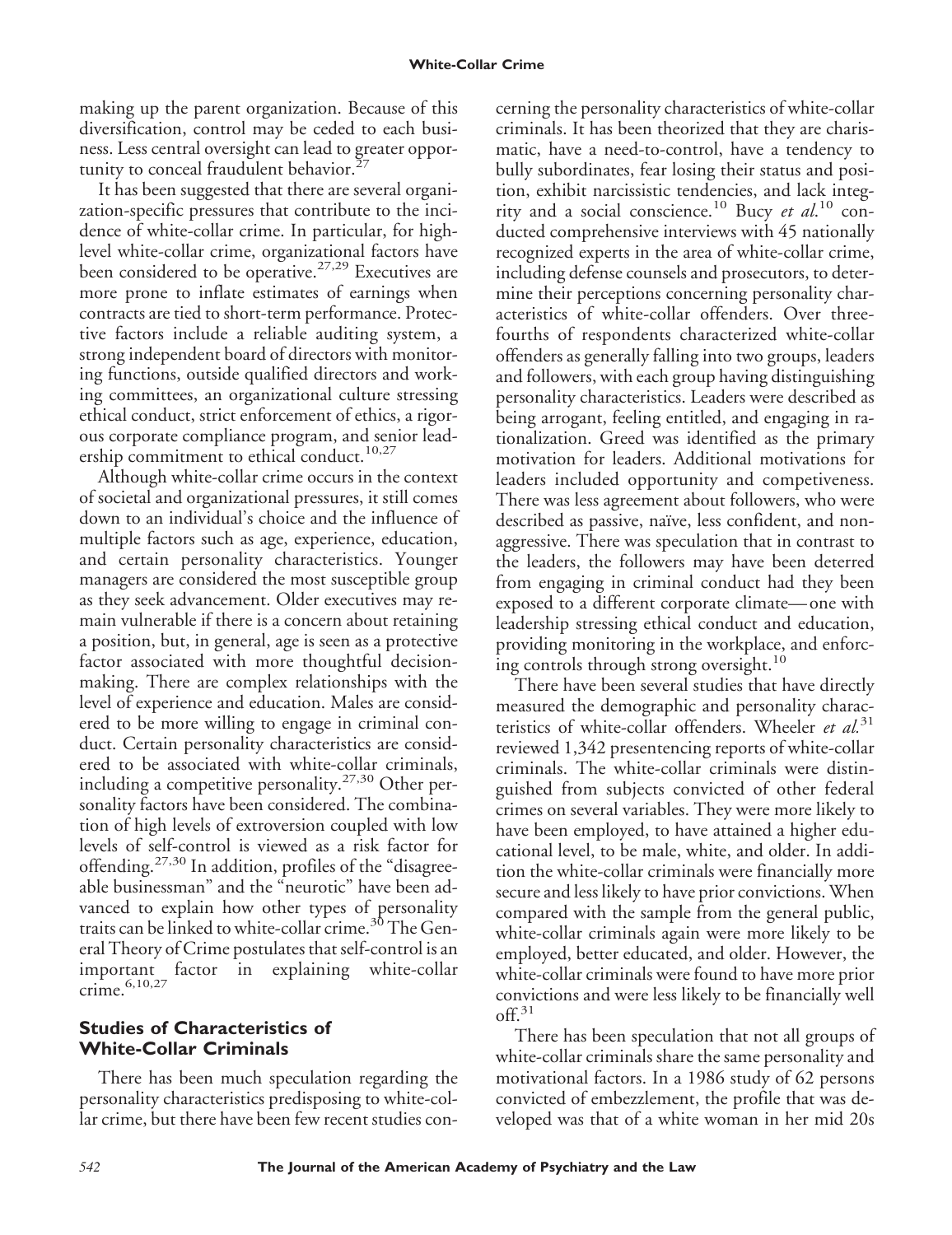with a high school education and an annual income of less than \$10,000 who cited debt as the motivation.<sup>32</sup> Poortinga *et al.*,<sup>33</sup> in a retrospective chart review, compared 70 defendants charged with embezzlement who were referred to the evaluation unit of the Michigan Center for Forensic Psychiatry with 73 defendants charged with nonviolent theft. The white-collar defendants were more likely to be white and have more years of education and less likely to have a substance abuse problem.<sup>33</sup>

Fraboni *et al.*<sup>34</sup> reviewed the MMPI profiles of 67 men who had been admitted to a psychiatric hospital forensic unit for pretrial assessment. They were classified as violent or nonviolent offenders. Violent offenders included those with charges of assault, robbery, sexual assault, and all degrees of homicide. Nonviolent offenders were those charged with breaking and entering uttering threats and fraud. The twopoint MMPI code types (4-3, 4-8/8-4) were used. Neither of these two-point types distinguished the violent from the nonviolent offenders.<sup>34</sup>

Collins and Schmidt<sup>35</sup> used personality scales, a personality-based integrity test, and homogenous biodata scales to compare 365 male federal prison inmates incarcerated for white-collar offenses to 344 control subjects who occupied positions of authority in business. They found large and measurable psychological differences between the white-collar offenders and the control subjects. White-collar criminals showed a greater tendency toward irresponsibility, lack of dependability, and a disregard for rules and social conventions. They noted that these differences were measures of social conscientiousness, defined as the ability to make prosocial decisions. The most significant indicator of this difference was a personality-based integrity test.<sup>35</sup> A 1995 study comparing female shoplifters with offenders involved in fraudulent behavior found that offenders in both samples exhibited high rates of depression and unresolved mourning.<sup>36</sup>

More recently Blickle *et al.*<sup>6</sup> used scales measuring hedonism, conscientiousness, narcissism, social desirability, and behavioral self-control to compare 150 managers currently active in German corporations to 76 white-collar criminals who formerly held similar positions. The sample included white-collar criminals who had functioned as corporate managers, high-ranking technical specialists, official representatives of corporations, or corporation owners. Their crimes included bribery, counterfeiting, embezzlement, forgery, fraud, fraudulent bankruptcy, smuggling, and tax evasion. Business white-collar crime was associated with being male, low behavioral selfcontrol, high hedonism, high narcissism, and high conscientiousness after controlling for social desirability. The unexpected finding of a correlation with high conscientiousness was viewed as being consistent with the "rationally calculating business person pursuing both private interests and the interests of the corporation" (Ref. 6, p 230).

#### **Discussion**

White-collar criminals commit crimes that have victims whose lives are significantly affected and at times destroyed by these acts. The public no longer views these high-profile offenders as esteemed citizens who should be excused from the appropriate sanctions for their criminal behavior. There is little or no tolerance for offenders who seek to excuse their actions by blaming them on the orders of their superiors or the culture of the work environment. Many view these individuals as self-centered and motivated by their own greed, without regard for ethics or fiduciary duty to the public. While a comprehensive theory of high-level white-collar crime should consider societal and organizational contributions, there is value in understanding the personal traits that may place an individual at high risk for offending and continuing to offend. Forensic psychiatrists are in a key position to study and to learn more about the individual characteristics of this offenders group.

Much of the recent research literature regarding this population has been done by the international community. Is there more that we in the United States can learn about this group that will be helpful to the judiciary? We note that this is an important area for future study. When medically indicated, psychiatric treatment may offer help for those offenders who have major mental illnesses. We opine that for significant change to occur within American institutions and organizations, there must be accompanying recognition from society of the need to change the culture in which the operational mores of these businesses have long thrived.

#### **References**

- 1. Kouwe Z: Those who lost savings find little comfort. New York Times. March 11, 2009, p A1
- 2. McBarnet D: After Enron will 'whiter than white-collar crime' still wash? Br J Criminol 46:1091–109, 2006